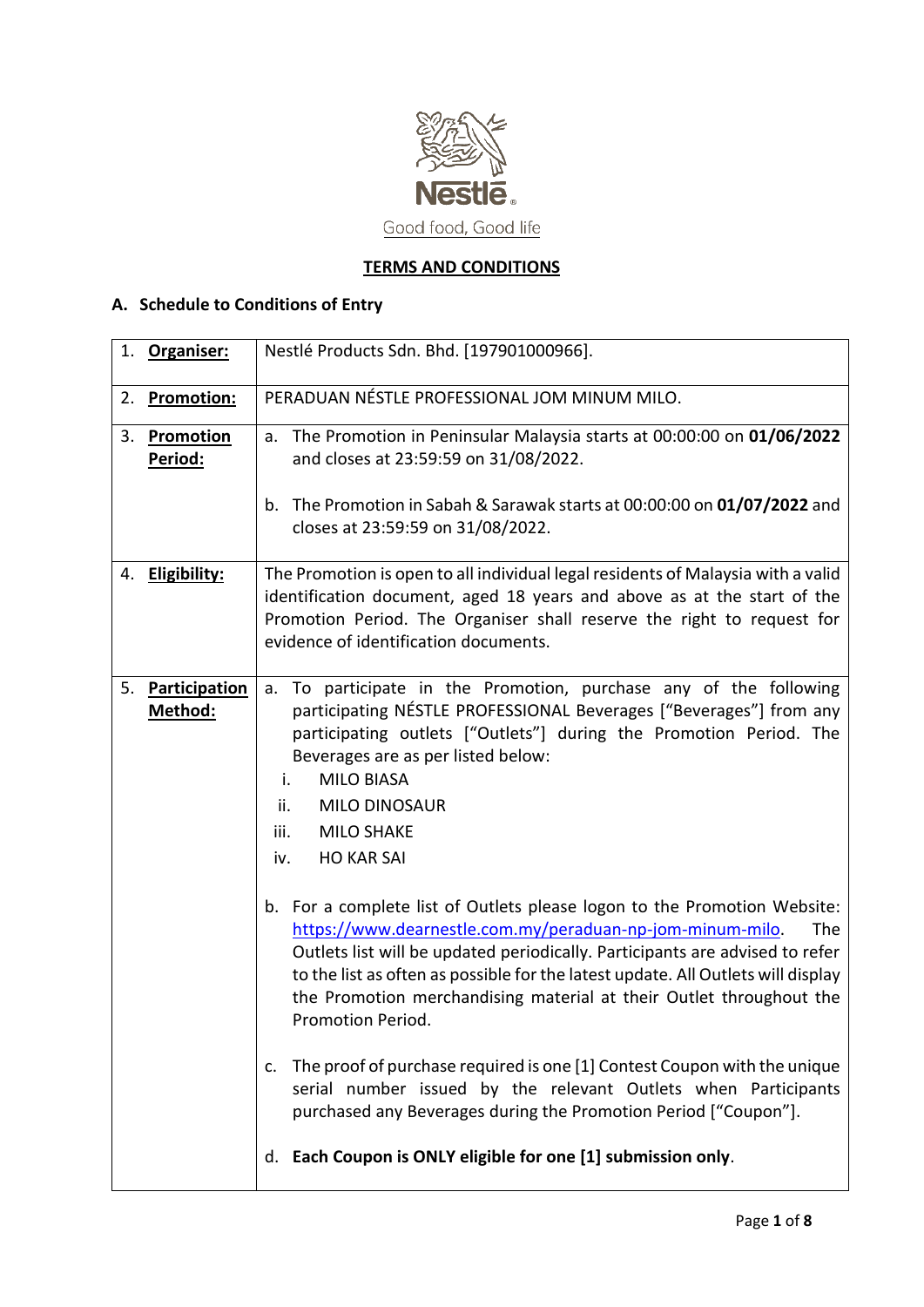|           | e. Submit Coupon via Promotion Microsite:                                      |  |  |  |
|-----------|--------------------------------------------------------------------------------|--|--|--|
|           | Scan the QR code using your mobile phone.<br>i.                                |  |  |  |
|           | Complete the details required ["Personal Details"] in the link form<br>ii.     |  |  |  |
|           | ["Form"] provided.                                                             |  |  |  |
|           | Snap one [1] clear and legible picture in image format with a<br>iii.          |  |  |  |
|           | minimum file size of 30kb and a maximum file size of 5mb ["Image"]             |  |  |  |
|           | of the:                                                                        |  |  |  |
|           | Coupon AND<br>٠                                                                |  |  |  |
|           | Beverage purchased.                                                            |  |  |  |
|           | One [1] Image must contain a picture of one [1] Coupon and one [1]<br>iv.      |  |  |  |
|           | Beverage only.                                                                 |  |  |  |
|           | Upload the Image on the Web Form and submit ["Entry"].<br>v.                   |  |  |  |
|           |                                                                                |  |  |  |
|           | The Organiser WILL reply with an auto-reply acknowledgment message<br>f.       |  |  |  |
|           | for each Entry received.                                                       |  |  |  |
|           |                                                                                |  |  |  |
|           | The Organiser will extract all Entries received for further processing.<br>g.  |  |  |  |
|           | Incomplete Personal Details and unclear, illegible & incomplete Image          |  |  |  |
|           | will be disqualified.                                                          |  |  |  |
|           |                                                                                |  |  |  |
|           | During the Winners selection process, the Organiser will allocate serial<br>h. |  |  |  |
|           | numbers according to the Beverage purchased as stated in the Image             |  |  |  |
|           | submitted:                                                                     |  |  |  |
|           |                                                                                |  |  |  |
|           | For every Image received with one [1] Coupon and one [1] MILO<br>i.            |  |  |  |
|           | BIASA, the Organiser will allocate one [1] serial number.                      |  |  |  |
|           | For every Image received with one [1] Coupon and one [1] MILO<br>ii.           |  |  |  |
|           | DINOSAUR or one [1] MILO SHAKE or one [1] HO KAR SAI the                       |  |  |  |
|           | Organiser will allocate two [2] serial numbers.                                |  |  |  |
|           | For every Image received with only one [1] Coupon, without any<br>iii.         |  |  |  |
|           | Beverages, the Organiser will allocate one [1] serial number.                  |  |  |  |
|           | Please refer the Judging Details clauses below.                                |  |  |  |
|           | For example:                                                                   |  |  |  |
|           | If you purchase [1] MILO SHAKE and submit an Image with one [1]                |  |  |  |
|           | Coupon and one [1] MILO SHAKE during the Promotion Period, the                 |  |  |  |
|           | Organiser will allocate two [2] serial numbers.                                |  |  |  |
|           | If you purchase [1] MILO DINOSAUR and submit an Image of only one<br>$\bullet$ |  |  |  |
|           | [1] Coupon WITHOUT the MILO DINOSAUR during the Promotion                      |  |  |  |
|           | Period, the Organiser will allocate one [1] serial number.                     |  |  |  |
|           |                                                                                |  |  |  |
|           | The Organiser reserves the right to request for evidence of the original<br>i. |  |  |  |
|           | Coupon [hardcopy] including the identification documents for                   |  |  |  |
|           | verification and prize redemption. Failure to produce any of the               |  |  |  |
|           | foregoing documents will result in disqualification and prize forfeiture.      |  |  |  |
|           |                                                                                |  |  |  |
| 6. Entry  | All submissions must be received by the Organiser on or before 23:59:59 on     |  |  |  |
| Deadline: | 31/08/2022. All submissions received outside the Promotion Period will be      |  |  |  |
|           | automatically disqualified.                                                    |  |  |  |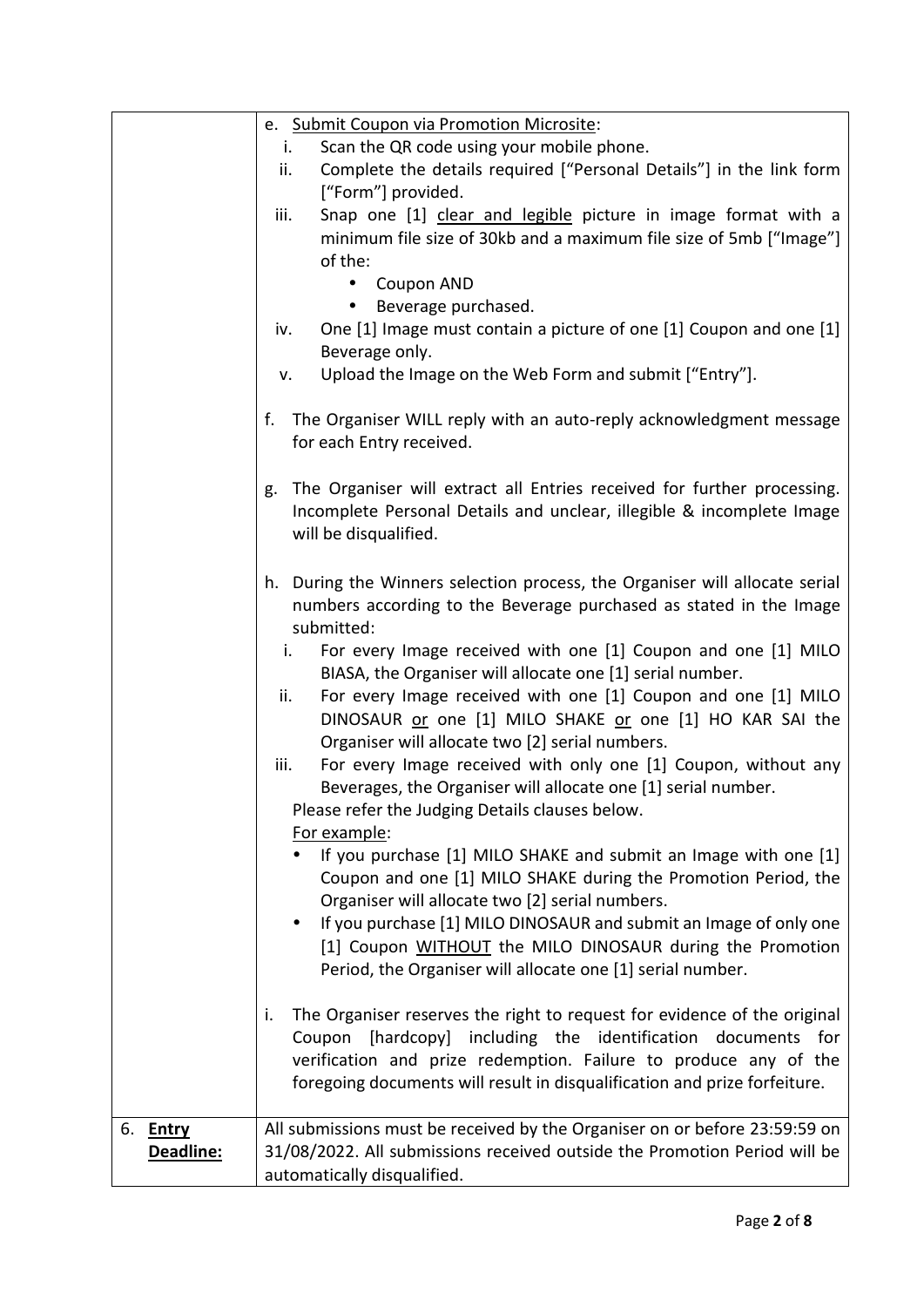| 7. | <u>Monthly</u><br>Prizes:                                     | There are one thousand [1000] Monthly Prizes in the form of a set of<br>a.<br>Limited Edition MILO Vintage Van collectibles to be won each month for<br>three [3] consecutive months. In total, there are three thousand [3000]<br>Monthly Prizes to be won throughout the Promotion Period.<br>The three [3] monthly periods are as per below:<br>b.<br>Month 1: 01/06 - 30/06/2022<br>Month 2: 01/07 - 31/07/2022<br>Month 3: 01/08 - 31/08/2022                                                                                                                                                                                                                                                                                                                                                                                          |
|----|---------------------------------------------------------------|---------------------------------------------------------------------------------------------------------------------------------------------------------------------------------------------------------------------------------------------------------------------------------------------------------------------------------------------------------------------------------------------------------------------------------------------------------------------------------------------------------------------------------------------------------------------------------------------------------------------------------------------------------------------------------------------------------------------------------------------------------------------------------------------------------------------------------------------|
| 8. | <b>Monthly</b><br><b>Prizes</b><br><b>Judging</b><br>Details: | As part of the Monthly Prize finalists' ["Finalist"] selection process, the<br>a.<br>Organiser will allocate serial numbers for each Entry received each month<br>throughout the Promotion Period and approved by the organiser to be a<br>successful Entry based on the Image received [each a "Qualified Entry"<br>and collectively the "Qualified Entries"]. Each month, a set of serial<br>numbers will be allocated for the Qualified Entries starting from serial<br>number "1".                                                                                                                                                                                                                                                                                                                                                      |
|    |                                                               | Each month the serial numbers allocated to each Qualified Entry will be<br>b.<br>tabulated and added up to derive the total number of Qualified Entries<br>["Total Qualified Entries"]. Assuming that the Total Qualified Entries for<br>the month is 10111, the Organiser will compute and select based on the<br>following:<br>Monthly selection of one thousand [1000] Monthly Prize Finalists:<br>i.<br>10111 ÷ 1000 = 10.1. Since dividing 10111 with 1000 will result in a<br>number with decimal value, the number 10.1 will be rounded down<br>to 10. The following 1000 Participants with Qualified Entries of the<br>month bearing the following serial numbers will be selected: 10*,<br>20*, 30*, 40, 50, 60, 70, 80, 90 and so forth. [*computation example:<br><u>10</u> , 10+10= <mark>20</mark> , 20+10= <mark>30</mark> ]. |
| 9. | <b>Additional</b><br><u>Terms:</u>                            | The Organiser will contact all selected Finalists via WhatsApp from 6018<br>a.<br>228 6338 to the mobile number from which the Organiser received in the<br>Qualified Entries. Each selected Finalists will be given one [1] question to<br>answer. The selected Finalists must answer the question posted by the<br>Organiser correctly in order to win the Prizes. Failure to answer correctly<br>and/or failure to answer the question posted by the Organiser within the<br>time stated will result in the Prize being forfeited. The Organiser will not<br>be held liable in the event the selected Finalists cannot be contacted via<br>WhatsApp for whatever reasons.                                                                                                                                                                |
|    |                                                               | Each participant may throughout the Promotion Period win one [1]<br>b.<br>Monthly Prize per month.                                                                                                                                                                                                                                                                                                                                                                                                                                                                                                                                                                                                                                                                                                                                          |
|    |                                                               | Upon request, all Winners must provide their personal details to the<br>c.<br>Organiser for prizes fulfilment.                                                                                                                                                                                                                                                                                                                                                                                                                                                                                                                                                                                                                                                                                                                              |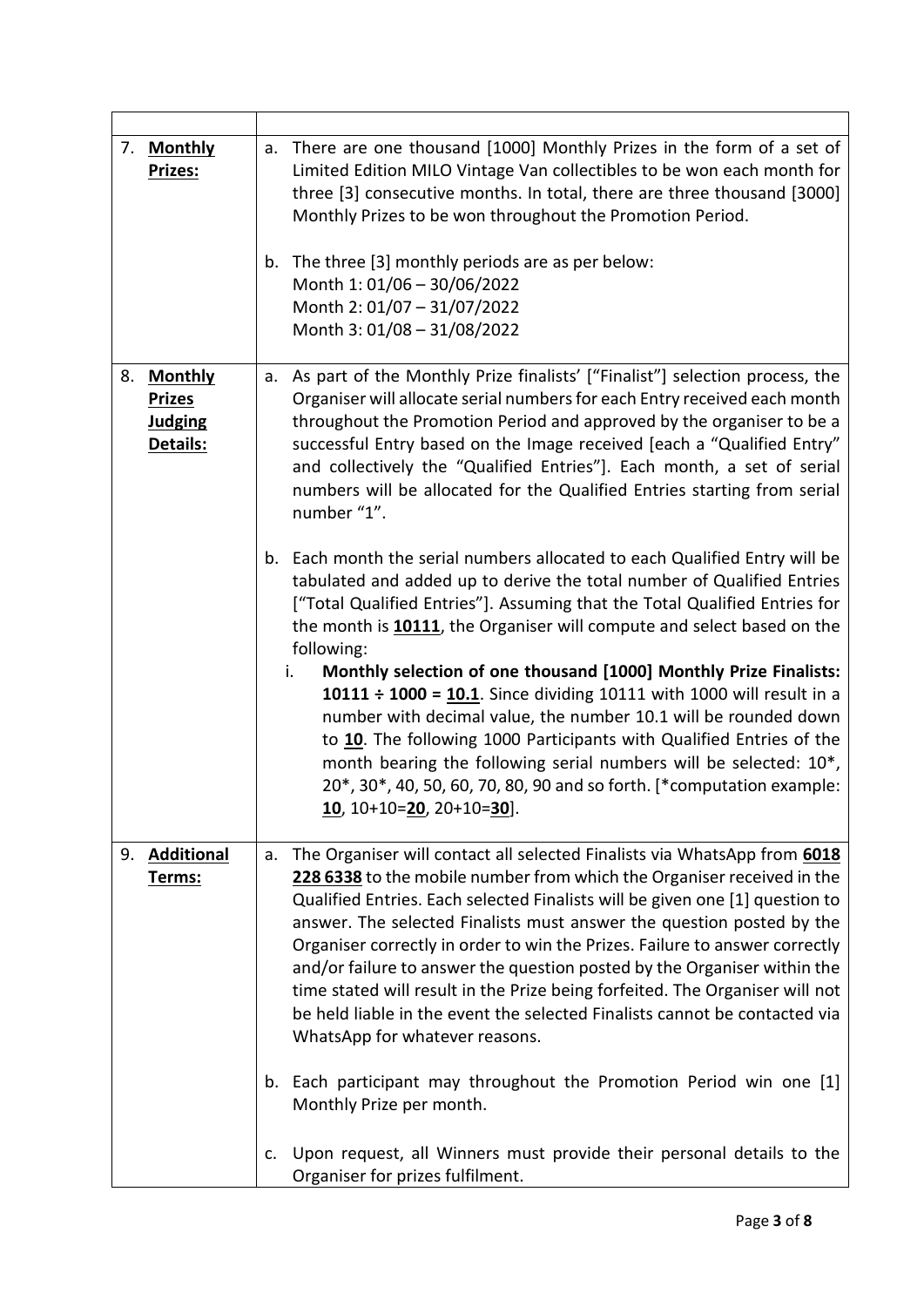| d. | The Monthly Prizes will be delivered to the Winners within $6 - 8$ weeks<br>from 31/08/2022. The Organiser reserves the rights to extend the<br>timelines and method of fulfilment stated under this clause at the<br>discretion of the Organiser.                                                                                                                                                                                                                                                                                                                       |
|----|--------------------------------------------------------------------------------------------------------------------------------------------------------------------------------------------------------------------------------------------------------------------------------------------------------------------------------------------------------------------------------------------------------------------------------------------------------------------------------------------------------------------------------------------------------------------------|
|    | e. All unclaimed prizes after the deadline set by the Organiser for prize<br>collection will be forfeited. The Organiser reserves the right to substitute<br>any prize for an alternative of equal or greater value.                                                                                                                                                                                                                                                                                                                                                     |
| f. | The Organizer excludes its responsibilities and all liabilities arising from<br>any postponement, cancellation, delay or changes or modification to the<br>Promotion or prizes or due to any other unforeseen circumstances<br>beyond the Organizer's control such as governmental interference, civil<br>commotion, riot, war, strikes, act of terrorism (including but not limited<br>to any act of violence, hostility, national emergency, occurrence of any<br>epidemic/pandemic outbreaks) and for any act or default by any third-<br>party suppliers or vendors. |
| g. | The Organizer shall not be liable for any loss or damage that occurs to the<br>prizes during the delivery process. Any other additional costs (i.e.: travel<br>expenses, transportation cost, duties and taxes) involved to redeem or<br>collect the prize shall be borne by the Winner at their own cost.                                                                                                                                                                                                                                                               |

This Schedule to Conditions of Entry must be read together with the Conditions of Entry and Privacy Notice available at [https://www.dearnestle.com.my/peraduan-np-jom-minum-milo,](https://www.dearnestle.com.my/peraduan-np-jom-minum-milo) collectively "**Terms and Conditions**" and shall be binding on all participants who participate in this Promotion (hereinafter referred to as "Participants", "Participant", "You", "you", "your").

By participating in the Promotion, you have read and agreed to the **Terms and Conditions** and the processing of your Personal Data in the Privacy Notice.

--------------------------------------------------------------------------------------------------------------------------

Consumer Services Contact No.: 1800 88 3433.

## **B. Conditions of Entry**

### **1. Introduction**

1.1 This Conditions of Entry are to be read together with the Schedule to Conditions of Entry. To the extent that there is any inconsistency between these conditions of entry and the Schedule to Conditions of Entry, the Schedule to Conditions of Entry prevails. The Conditions of Entry and the Schedule to Condition of Entry shall collectively be referred to as the "Terms and Conditions". Each capitalized term not otherwise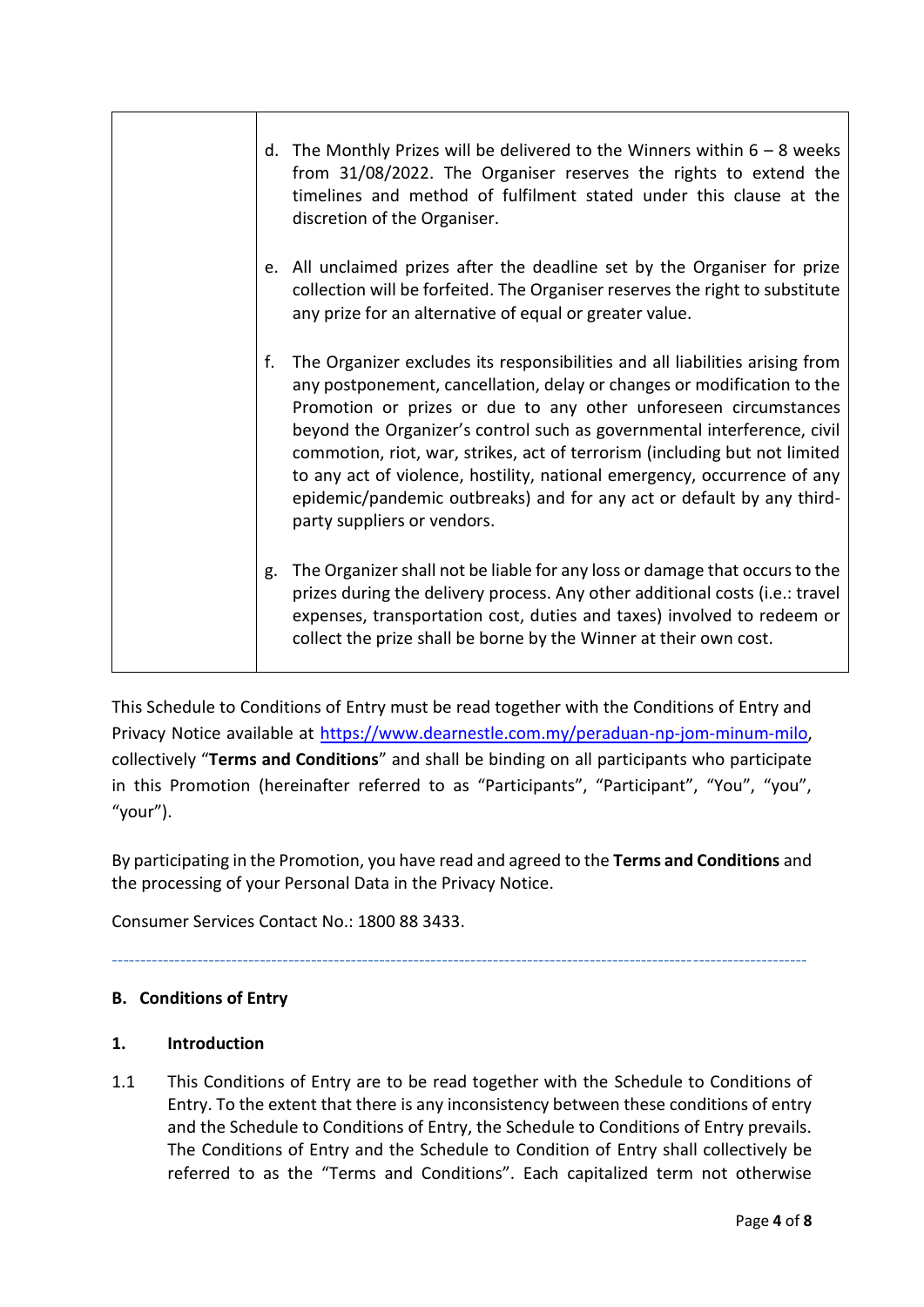defined herein shall have the meaning ascribed to such term in the Schedule to Conditions of Entry. Defined terms will be used singular or plural as the case may be.

- 1.2 The Organiser reserves the right in its sole discretion, without prior notice, and without any liability to any person, at any time to change the Terms and Conditions including to change the Promotion Period, make Prize substitutions, cancel, terminate or suspend the Promotion in whole or in part. In the event of any changes to the Terms and Conditions, Participants agree that their continued participation in the Promotion will constitute their acceptance of the Terms and Conditions (as changed).
- 1.3 The Organiser's decision on all matters relating to the Promotion including judging and selection of winners will be final, binding and conclusive on all Participants, and no correspondence or appeals will be entertained.

### **2. Promotion Entries**

- 2.1 By submitting an entry to the Promotion, Participants are deemed to have understood and agreed to be bound by the Terms and Conditions.
- 2.2 All costs and expenses incurred and/or arising from the participation in the Promotion, including without limitation, telecommunications, network, Short Messaging Services, postal and all such other charges and out-of-pocket expenses as may be incurred by a Participant during or in connection with the Promotion shall be borne by the Participant.
- 2.3 Proof of submission of an Entry is not proof of receipt, and the Organiser shall not be liable for any delay, lost, damaged and/or non-receipt of submissions. The Organiser is not responsible for any error, omission, interruption, deletion, defect, delay in operation or transmission, communications line failure, theft or destruction, unauthorized access to, or alteration of, user or member communications, or any problems or technical malfunction of our telecommunications network or lines, computer online systems, servers or providers, computer equipment, software, failure of e-mail or players on account of technical problems or traffic congestion on the Internet.

#### **3. Eligibility**

- 3.1 Where the eligibility age prescribed in the Schedule to Conditions of Entry is below the age of eighteen (18), Participants are required to obtain the written consent (in such form as may be prescribed by the Organiser), from their parents/legal guardians before participating in the Promotion and submitting any personal information.
- 3.2 The Organiser may require a Participant to provide proof of eligibility to participate in the Promotion including without limitation, identification documents, and the written consent of parents/legal guardians in the case of Participants below the age of eighteen (18) years.

#### **4. Ineligibility**

The following groups of persons shall not be eligible to participate in the Promotion: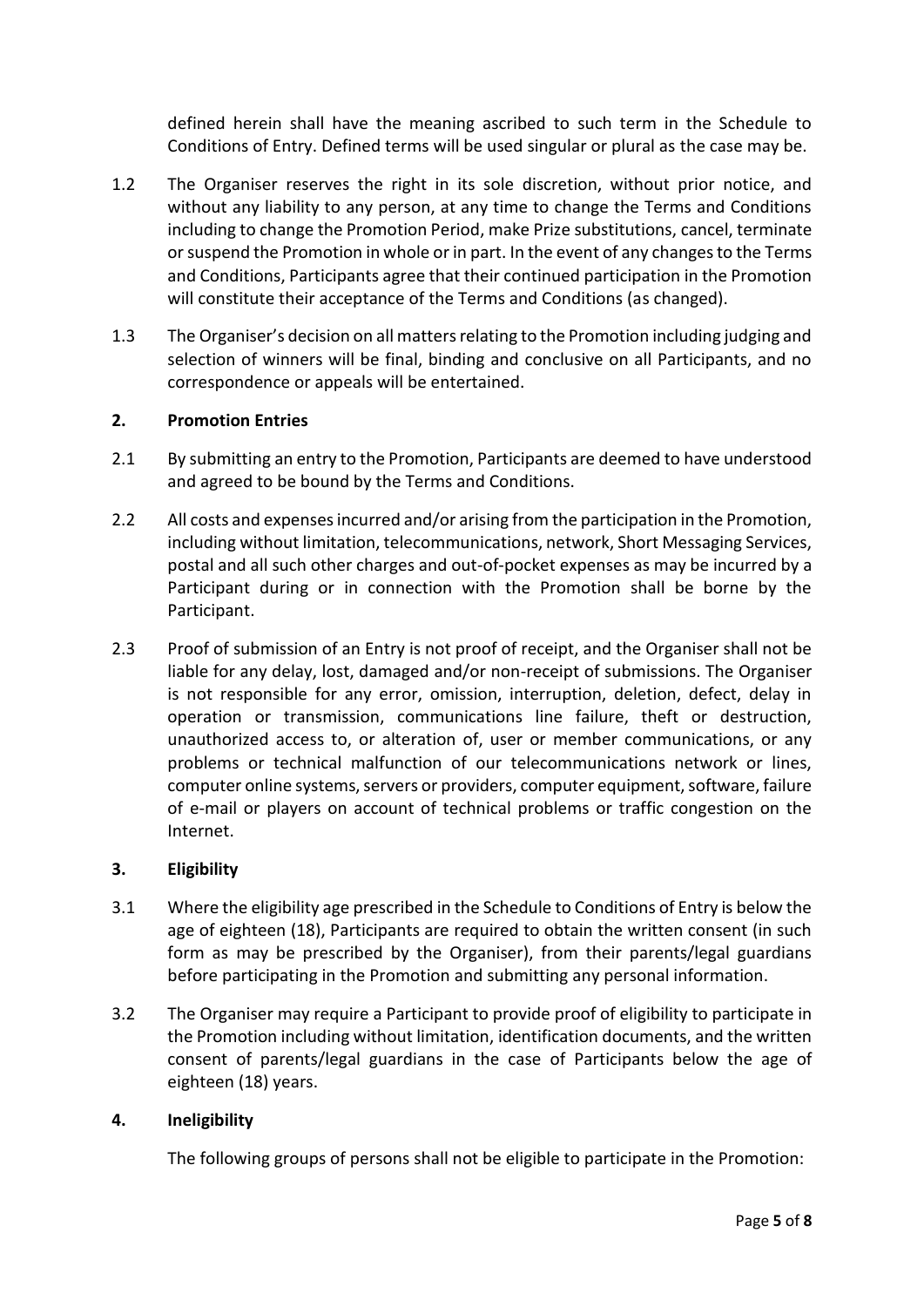- (a) Employees of the Organiser and its group of companies and their immediate family members (spouse, children, parents, siblings, and their spouses); and
- (b) Employees of the Organiser's agencies associated with the Promotion and their immediate families (spouse, children, parents, siblings, and their spouses).

#### **5. Disqualification**

- 5.1 The following entries will be disqualified:
	- (a) unclear, incomplete, duplicate, copies, illegible or incorrect entries; and/or
	- (b) entries that violate the Terms and Conditions, any applicable laws and/or regulations.
- 5.2 In addition, the Organiser reserves the right to disqualify any Participant that:
	- (a) undermines, has or attempted to undermine the operation of the Promotion by fraud, cheating or deception; and/or
	- (b) are not eligible or unable to provide proof of eligibility to participate in the Promotion for verification by Organiser when requested.
- 5.3 In the event of a disqualification after a Prize has been awarded, the Organiser reserves the right to demand for the return of the Prize or payment of its value from the disqualified Participant.

#### **6. Prizes**

- 6.1 The Organiser, its agents, sponsors and representatives shall have no liability to any Participant who defaults in collecting the Prizes in accordance with the Prize Claim/Delivery Date in any respect whatsoever. The Organiser reserves the right to determine how uncollected Prizes will be dealt with.
- 6.2 The Organiser reserves the right to substitute any one of the prize(s) with items of equivalent value at any time without prior notice. Prizes are strictly not transferable, assignable, exchangeable or redeemable by the Participant in any other form or manner other than that specified by the Organiser.
- 6.3 Any additional costs not specifically stated in the Schedule to Conditions of Entry in relation to a Prize shall be the responsibility of the Winner.
- 6.4 All Prizes must be taken according to the terms and conditions of the Organiser, its agent sponsor or third party providing the Prizes.

#### (a) **Tickets to an Event**:

The Organiser is not liable for any cancellation or re-scheduling that may prevent a Prize fulfilment. Tickets can only be used on the date(s) specified on the ticket.

#### (b) **Travel/Holiday Prizes**:

If travel is offered as a Prize, flights and accommodation are subject to availability at time of booking. The Prize must be taken in accordance with the dates and destinations specified by the Organiser, its agent or sponsors.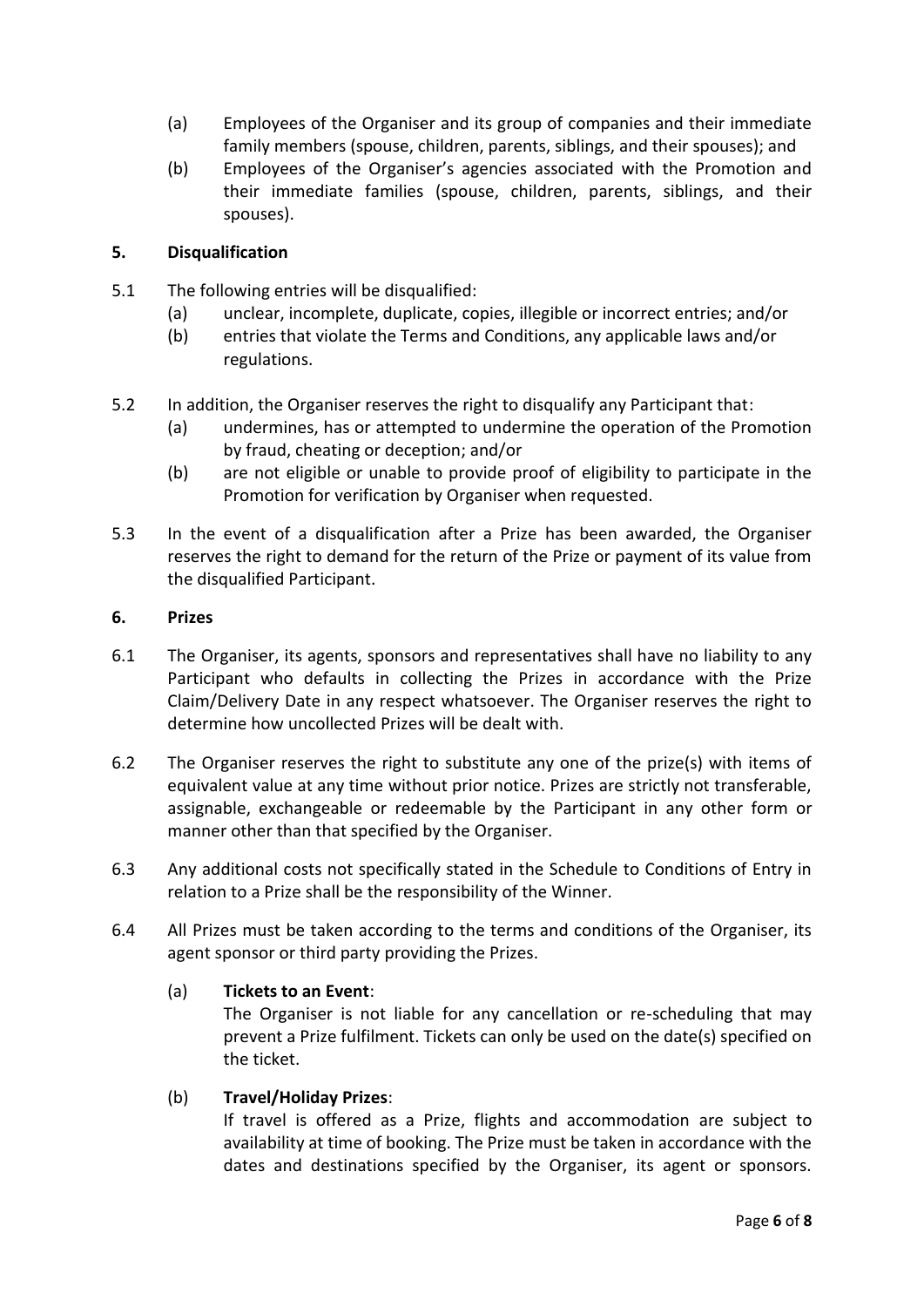Additional spending money, meals, taxes, valid passports, visas, transport to & from departure point additional transfers, insurance & all other ancillary costs not specifically stated in the Schedule to Conditions of Entry are the responsibility of the Winner.

- 6.5 Prize(s) are given out on an "as it is" basis. The Prize shall be used/taken entirely at the risk of the Participants and the Organiser excludes all warranties and liabilities in connection with the Prize to the fullest extent permitted by law.
- 6.6 Prizes must be claimed in person unless the Organiser prescribes other modes of collection.
- 6.7 Where a Participant is under the age of 18 years of age and is declared a Prize winner, the Participant must be accompanied by their parent/legal guardian throughout the Prize fulfilment.

#### **7. Publicity**

The Organiser may use a Participant's entry including without limitation, photos, drawings, text, and any other content or information submitted for purposes of the Promotion (collectively the "Materials"), and the Participant's name, and/or likeness, for advertising, publicity and promotion of any goods or services of the Organiser, for an unlimited time throughout the world without compensation, and in any media. The Participant shall do all things necessary to give effect to this if requested by the Organiser.

#### **8. Intellectual Property Rights**

The Participant agrees that all intellectual property rights in any contents and/or materials submitted, made or created by the Participant in connection with the Promotion and any derivative works arising therefrom will perpetually and unconditionally be vested in, assigned to and owned by the Organiser. The Organiser has the right to use and modify such materials or works in any way it deems fit without compensation to the Participant and the Participant waives all rights he or she may have in such materials or works.

#### **9. Indemnity**

Each Participant agrees to indemnify, release and hold harmless each of the Organiser, its holding, subsidiary or related companies as defined in the Companies Act 2016 ("Nestlé Malaysia Group"), directors, officers, employees, agents, sponsors and/or representatives against any and all losses, rights, claims, actions and damages (including special, indirect and consequential damages) arising from or incurred as a result of the Participant's participation in the Promotion, acceptance of any Prize, and/or the use of the Participant's entry and/or likeness in connection with the Promotion or violation of the Terms and Conditions,

#### **10. Limitation of Liability**

10.1 The Participant's participation in the Promotion shall be at the Participant's own risk.